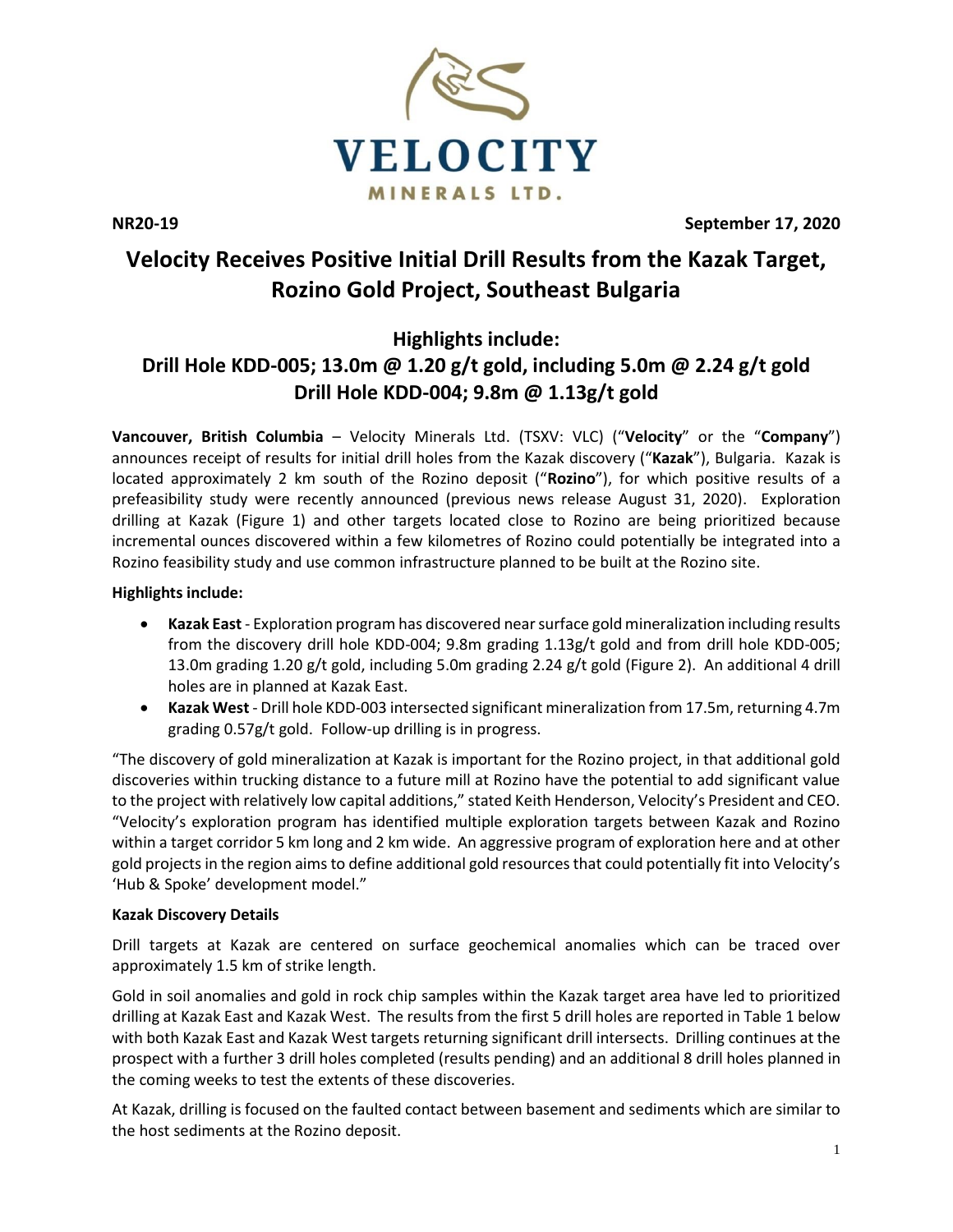

Figure 1: Map showing location of the Kazak target with summary geology, gold in soil anomalies, locations of Velocity's drilling to-date and a drill section location for Figure 2.



Figure 2: Drill section showing significant intersections at the Kazak East target. Drill results are pending for additional drill holes and drilling is ongoing.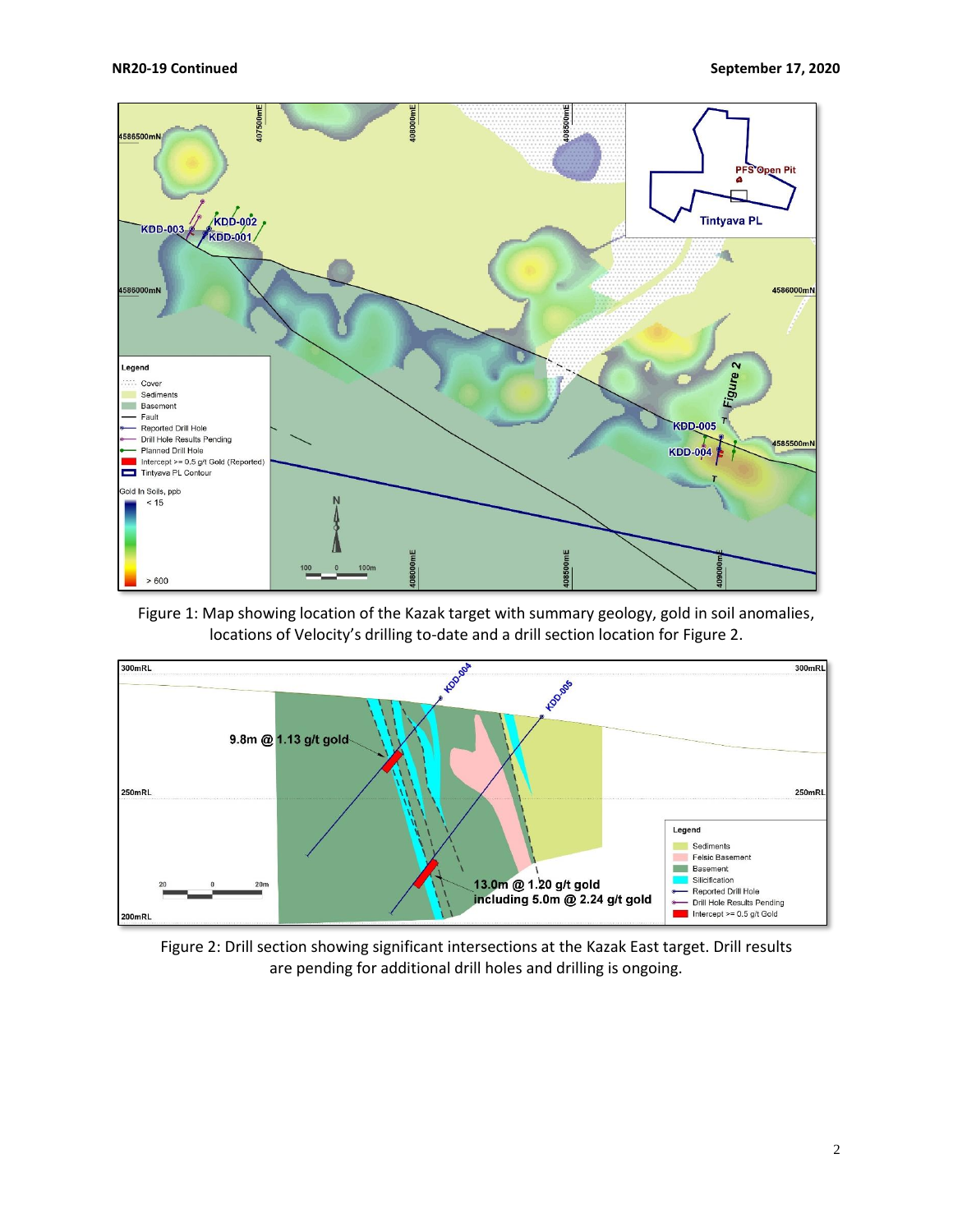| Drill hole ID  | From (m)                  | To $(m)$ | Interval $(m)$ | Gold $(g/t)$ |
|----------------|---------------------------|----------|----------------|--------------|
| <b>KDD-001</b> | No significant intercepts |          |                |              |
| <b>KDD-002</b> | No significant intercepts |          |                |              |
| <b>KDD-003</b> | 17.50                     | 22.20    | 4.70           | 0.57         |
| <b>KDD-004</b> | 27.10                     | 36.90    | 9.80           | 1.13         |
| <b>KDD-005</b> | 72.20                     | 85.20    | 13.00          | 1.20         |
| including      | 73.20                     | 73.20    | 5.00           | 2.24         |

Table 1: Significant exploration drill results at Kazak target.

*The drill intersections disclosed here have not yet been included in a resource model and true thickness of mineralization has not yet been determined. Drill holes are designed to intersect mineralization perpendicular or close to perpendicular. Drill intersections are calculated using a 0.2 g/t gold trigger, a minimum 0.5 g/t gold composite, and a maximum of 3 metres consecutive waste.*

### **Quality Assurance / Quality Control**

The work program at Kazak was designed and is supervised by Stuart A. Mills, CGeol, the Company's Vice-President Exploration, who is responsible for all aspects of the work, including the quality control/quality assurance program.

On-site personnel at the project rigorously collect and track samples which are then security sealed and shipped to ALS Global laboratory in Romania. Samples used for the results described herein are prepared and analyzed by fire assay using a 30-gram charge in compliance with industry standards at ALS' Romanian laboratory. A sample split of the milled material from the Kazak drill program is shipped to ALS' Irish laboratory for multi-element analysis using an inductively coupled mass spectrometer. Field duplicate samples, blanks and independent controlled reference material (standards) are added to every batch.

All drill intersections in this news release are calculated using a 0.2  $g/t$  gold trigger, a minimum 0.5  $g/t$  gold composite, and a maximum of 3 metres consecutive waste.

#### **Qualified Person**

The technical content of this release has been approved for disclosure by Stuart A. Mills, BSc, MSc, CGeol, a Qualified Person as defined by NI 43-101 and the Company's Vice President Exploration. Mr. Mills is not independent of the Company.

#### **About Velocity Minerals Ltd.**

Velocity is a gold exploration and development company focused on southeastern Bulgaria. Velocity's strategy is to develop a low cost centralized "Hub and Spoke" operation whereby multiple projects within this emerging gold district produce gold concentrates for trucking to a central processing plant for production of doré. The Company envisions staged open pit mining of satellite deposits and processing in a currently operating carbonin-leach (CIL) plant. Velocity has a 70% interest in the Tintyava prospecting licence, which includes the Rozino gold project and the Kazak exploration target, option agreements to earn a 70% interest in the Obichnik, Makedontsi and Sedefche gold projects, and an option agreement to earn a 100% interest in the Iglika project. Velocity's management and board includes mining industry professionals with combined experience spanning Europe, Asia, and the Americas as employees of major mining companies as well as founders and senior executives of junior to mid-tier public companies. The team's experience includes all aspects of mineral